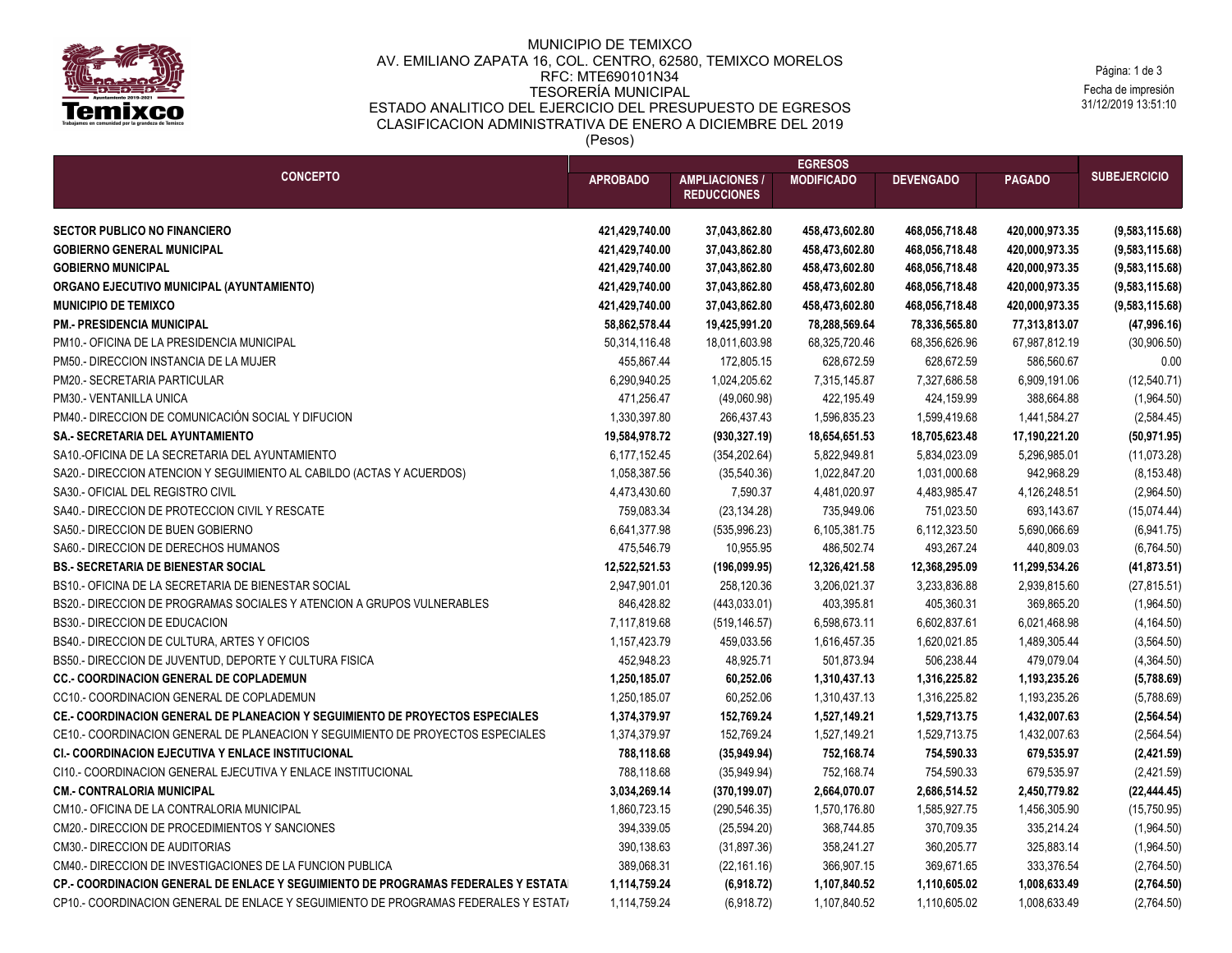

## MUNICIPIO DE TEMIXCO AV. EMILIANO ZAPATA 16, COL. CENTRO, 62580, TEMIXCO MORELOS RFC: MTE690101N34 TESORERÍA MUNICIPAL ESTADO ANALITICO DEL EJERCICIO DEL PRESUPUESTO DE EGRESOS CLASIFICACION ADMINISTRATIVA DE ENERO A DICIEMBRE DEL 2019 (Pesos)

Fecha de impresión 31/12/2019 13:51:10 Página: 2 de 3

| <b>CONCEPTO</b>                                                                                                                                                                   | <b>EGRESOS</b>                |                                             |                               |                  |                               |                             |
|-----------------------------------------------------------------------------------------------------------------------------------------------------------------------------------|-------------------------------|---------------------------------------------|-------------------------------|------------------|-------------------------------|-----------------------------|
|                                                                                                                                                                                   | <b>APROBADO</b>               | <b>AMPLIACIONES /</b><br><b>REDUCCIONES</b> | <b>MODIFICADO</b>             | <b>DEVENGADO</b> | <b>PAGADO</b>                 | <b>SUBEJERCICIO</b>         |
|                                                                                                                                                                                   |                               |                                             |                               |                  |                               |                             |
| <b>CR.- COORDINACION GENERAL DE RECICLAJE Y MANEJO INTEGRAL DE DESECHOS AMBIENTALES S</b><br>CR10.- OFICINA DE LA COORDINACION GENERAL DE RECICLAJE Y MANEJO INTEGRAL DE DESECHOS | 31,260,960.77<br>1,692,964.88 | 3,323,254.10                                | 34,584,214.87<br>6,415,869.36 | 35,239,128.68    | 32,428,700.65<br>5,934,210.39 | (654, 913.81)               |
|                                                                                                                                                                                   |                               | 4,722,904.48                                |                               | 6,845,967.21     |                               | (430,097.85)                |
| CR20.- DIRECCION DE SANIAMIENTO, RECOLECCION Y MANEJO INTEGRAL DE DESECHOS AMBIENTAL<br><b>CS. COORDINACION GENERAL DE SALUD</b>                                                  | 29,567,995.89                 | (1,399,650.38)                              | 28,168,345.51                 | 28,393,161.47    | 26,494,490.26                 | (224, 815.96)               |
| CS10.- OFICINA DE LA COORDINACION GENERAL DE SALUD                                                                                                                                | 6,065,820.02                  | (1,274,803.46)                              | 4,791,016.56                  | 4,811,626.09     | 4,403,041.38<br>4,403,041.38  | (20, 609.53)                |
|                                                                                                                                                                                   | 6,065,820.02                  | (1, 274, 803.46)                            | 4,791,016.56                  | 4,811,626.09     |                               | (20,609.53)                 |
| DE.- SECRETARIA DE DESARROLLO ECONOMICO                                                                                                                                           | 17,613,071.16                 | 219,193.47                                  | 17,832,264.63                 | 16,082,883.90    | 15,240,829.02                 | 1,749,380.73<br>(7, 391.86) |
| DE10.- OFICINA DE LA SECRETARIA DE DESARROLLO ECONOMICO                                                                                                                           | 3,485,208.04                  | (131, 456.51)                               | 3,353,751.53                  | 3,361,143.39     | 3,071,518.48                  |                             |
| DE20.- DIRECCION DE FOMENTO EMPRESARIAL Y TURISMO                                                                                                                                 | 1,019,589.06                  | 27,239.44                                   | 1,046,828.50                  | 1,067,817.00     | 964,813.67                    | (20,988.50)                 |
| DE30.- DIRECCION DE DESARROLLO AGROPECUARIO                                                                                                                                       | 10,093,802.82                 | 438,013.49                                  | 10,531,816.31                 | 8,741,511.93     | 8,565,879.69                  | 1,790,304.38                |
| DE40.- DIRECCION DE MERCADOS, INDUSTRIA, COMERCIOS Y SERVICIOS                                                                                                                    | 3,014,471.24                  | (114, 602.95)                               | 2,899,868.29                  | 2,912,411.58     | 2,638,617.18                  | (12, 543.29)                |
| <b>OM.- OFICIALIA MAYOR</b>                                                                                                                                                       | 59,980,976.47                 | 1,458,559.68                                | 61,439,536.15                 | 66,042,746.26    | 57,393,916.01                 | (4,603,210.11)              |
| OM10.- OFICINA DE OFICIALIA MAYOR                                                                                                                                                 | 43,551,426.50                 | 2,598,063.60                                | 46,149,490.10                 | 50,709,539.62    | 43,363,707.25                 | (4,560,049.52)              |
| OM20.- DIRECCION DE RECURSOS HUMANOS Y RELACIONES LABORALES                                                                                                                       | 2,286,241.46                  | (11, 635.14)                                | 2,274,606.32                  | 2,281,885.98     | 2,103,445.50                  | (7, 279.66)                 |
| OM30.- DIRECCION DE ADMINISTRACION                                                                                                                                                | 11,762,449.68                 | (892, 073.09)                               | 10,870,376.59                 | 10,903,493.02    | 9,954,003.09                  | (33, 116.43)                |
| <b>OM40.- DIRECCION DE SISTEMAS</b>                                                                                                                                               | 2,380,858.83                  | (235, 795.69)                               | 2,145,063.14                  | 2,147,827.64     | 1,972,760.17                  | (2,764.50)                  |
| OP. SECRETARIA DE OBRAS PUBLICAS                                                                                                                                                  | 63,347,401.53                 | (226, 093.31)                               | 63,121,308.22                 | 68,565,650.93    | 46,601,453.76                 | (5,444,342.71)              |
| OP10.- OFICINA DE LA SECRETARIA DE OBRAS PUBLICAS                                                                                                                                 | 42,526,298.43                 | 11,681,071.13                               | 54,207,369.56                 | 59,754,720.07    | 39,269,157.78                 | (5,547,350.51)              |
| OP20.- DIRECCION DE OBRAS PUBLICAS                                                                                                                                                | 17,293,111.97                 | (12,907,115.14)                             | 4,385,996.83                  | 4,575,047.96     | 3,908,019.97                  | (189, 051.13)               |
| OP30.- DIRECCION DE NORMATIVIDAD Y SEGUIMIENTO                                                                                                                                    | 1,183,371.24                  | (197, 992.89)                               | 985,378.35                    | 987,342.85       | 895,031.85                    | (1,964.50)                  |
| OP40.- DIRECCION DE SUPERINTENDENCIA                                                                                                                                              | 2,344,619.89                  | 1,197,943.59                                | 3,542,563.48                  | 3,248,540.05     | 2,529,244.16                  | 294,023.43                  |
| SE.- SECRETARIA EJECUTIVA, ADMINISTRATIVA Y DE PROTECCION CIUDADANA                                                                                                               | 54, 146, 459. 14              | (1,266,505.00)                              | 52,879,954.14                 | 53,008,311.50    | 49,328,302.19                 | (128, 357.36)               |
| SE10.- OFICINA DE LA SECRETARIA EJECUTIVA, ADMINISTRATIVA Y DE PROTECCION CIUDADANA                                                                                               | 12,387,103.32                 | 1,910,699.11                                | 14,297,802.43                 | 14,298,624.02    | 13,485,718.25                 | (821.59)                    |
| SE20.- DIRECCION DE ASUNTOS INTERNOS                                                                                                                                              | 526,239.81                    | 140,932.79                                  | 667,172.60                    | 667,172.60       | 591,193.08                    | 0.00                        |
| SE30.- DIRECCION DE ASUNTOS JURIDICOS                                                                                                                                             | 946,731.71                    | (160, 109.85)                               | 786,621.86                    | 789,805.91       | 741,177.01                    | (3, 184.05)                 |
| SE40.- DIRECCION ADMINISTRATIVA                                                                                                                                                   | 998,336.97                    | (497, 609.15)                               | 500,727.82                    | 500,727.82       | 489,750.26                    | 0.00                        |
| SE50.- DIRECCION DE SEGURIDAD PUBLICA                                                                                                                                             | 31,678,379.77                 | (2, 123, 067.21)                            | 29,555,312.56                 | 29,654,259.15    | 27,471,000.40                 | (98, 946.59)                |
| SE60.- DIRECCION DE TRANSITO Y VIALIDAD                                                                                                                                           | 6,648,256.34                  | (379, 459.68)                               | 6,268,796.66                  | 6,293,101.76     | 5,799,306.25                  | (24, 305.10)                |
| SE70.- DIRECCION DE PREVENCION DEL DELITO, SUPERVICION, VINCULACION CIUDADANA Y ATENCI(                                                                                           | 961,411.22                    | (157, 891.01)                               | 803,520.21                    | 804,620.24       | 750,156.94                    | (1,100.03)                  |
| <b>SI. SINDICATURA</b>                                                                                                                                                            | 19,272,146.50                 | 2,952,064.71                                | 22,224,211.21                 | 22,268,101.84    | 21,648,212.50                 | (43,890.63)                 |
| SI10.- OFICINA DE LA SINDICATURA                                                                                                                                                  | 4,341,806.19                  | 308,059.19                                  | 4,649,865.38                  | 4,685,591.35     | 4,421,115.86                  | (35, 725.97)                |
| SI20.- CONSEJERIA JURIDICA                                                                                                                                                        | 14,930,340.31                 | 2,644,005.52                                | 17,574,345.83                 | 17,582,510.49    | 17,227,096.64                 | (8, 164.66)                 |
| <b>SP.- SECRETARIA DE SERVICIOS PUBLICOS</b>                                                                                                                                      | 27,131,007.56                 | 15,553,229.79                               | 42,684,237.35                 | 42,746,774.68    | 41,609,465.93                 | (62, 537.33)                |
| SP10.- OFICINA DE LA SECRETARIA DE SERVICIOS PUBLICOS                                                                                                                             | 6,781,934.15                  | (63, 678.03)                                | 6,718,256.12                  | 6,732,384.00     | 6,174,559.73                  | (14, 127.88)                |
| SP20.- DIRECCION DE SERVICIOS PUBLICOS, MANTENIMIENTO A LA IMAGEN URBANA, BALIZAMIENTO                                                                                            | 4,993,086.82                  | 279,953.32                                  | 5,273,040.14                  | 5,312,461.18     | 4,894,481.18                  | (39, 421.04)                |
| SP30.- DIRECCION DE ALUMBRADO PUBLICO                                                                                                                                             | 15,355,986.59                 | 15,336,954.50                               | 30,692,941.09                 | 30,701,929.50    | 30,540,425.02                 | (8,988.41)                  |
| SU.- SECRETARIA DE DESARROLLO SUSTENTABLE                                                                                                                                         | 5,516,106.70                  | (209, 426.55)                               | 5,306,680.15                  | 5,340,283.68     | 4,857,370.88                  | (33,603.53)                 |
| SU10.- OFICINA DE LA SECRETARIA DE DESARROLLO SUSTENTABLE                                                                                                                         | 1,498,469.95                  | (176, 839.16)                               | 1,321,630.79                  | 1,326,878.05     | 1,218,621.01                  | (5,247.26)                  |